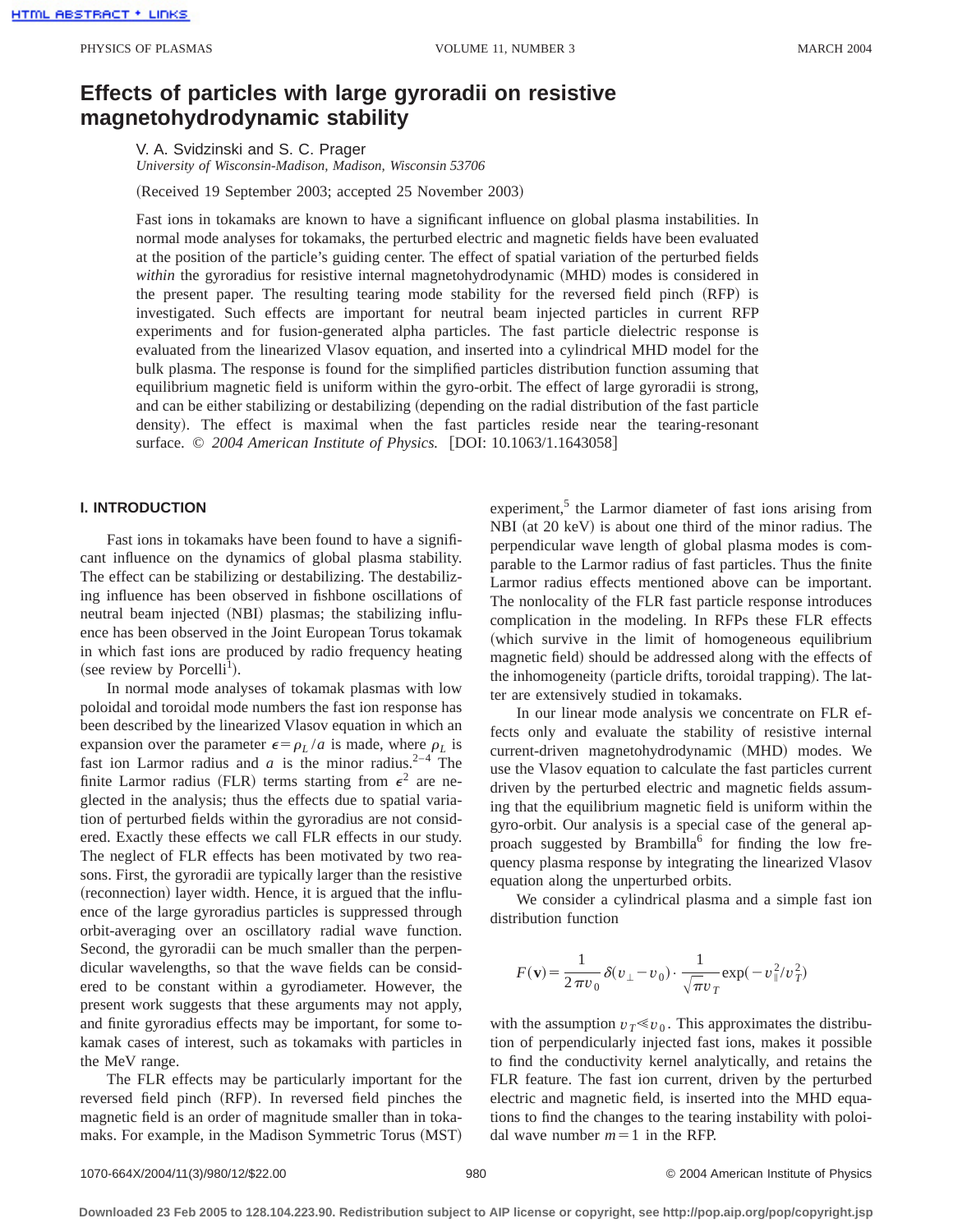Our results show that for typical neutral beam injected fast particle densities (a few percent of the bulk density) the changes to the growth rates are substantial. The effect can be stabilizing or destabilizing depending on the radial distribution of fast particles. Results depend strongly on the particle's Larmor radius. The FLR effects alone can significantly change the mode dynamics in RFP. The result is influenced by the presence of fast particles inside the transition layer (the effect which considered to be negligible in tokamak modeling). Finite spread in parallel velocity of fast particles reduces the effect in our model. This reduction is probably less significant when particle's trapping is included.

Section II contains an analysis of internal modes without fast particles. In Sec. III we derive the conductivity kernel for calculation of fast particles current. In Sec. IV we combine fast particles component with plasma bulk. This section also contains a description of the approach used for solving the combined system. In Sec. V we present the results of our study. We summarize in Sec. VI.

#### **II. CURRENT DRIVEN MODES WITHOUT FAST PARTICLES**

First we develop the numerical method for finding internal cylindrical eigenmodes in an RFP equilibrium. We consider the resistive MHD model (see, e.g., Ref.  $7$ ) in the limit of zero plasma pressure for the description of the plasma bulk. We normalize variables such that

$$
r = a\tilde{r}, \quad B = B_0 \tilde{B}, \quad E = \frac{v_A}{c} B_0 \tilde{E}, \quad J = \frac{c}{4\pi} \frac{B_0}{a} \tilde{J},
$$
  

$$
v_A = \frac{B_0}{\sqrt{4\pi \rho_0}},
$$
  

$$
\omega = \frac{\tilde{\omega}}{\tau_A}, \quad \tau_A = \frac{a}{v_A}, \quad \rho = \rho_0 \tilde{\rho}, \quad \eta = \eta_0 \tilde{\eta},
$$
  

$$
S = \frac{\tau_R}{\tau_A}, \quad \tau_R = \frac{4\pi a^2}{c^2 \eta_0},
$$

where *a* is the radius of the cylinder,  $B_0$ ,  $\rho_0$ ,  $\eta_0$  are equilibrium magnetic field, plasma density and plasma resistivity at  $r=0$  and *S* is the Lundquist number. In all of the following equations in this section the variables are normalized.

We consider a force free equilibrium in which

$$
\nabla \times \mathbf{B} = \mu(r) \mathbf{B}.
$$
 (1)

Azimuthally and axially symmetric solution of Eq.  $(1)$  gives equilibrium field components  $\overline{B}_r = 0$ ,  $\overline{B}_\theta(r)$ ,  $\overline{B}_z(r)$ . We linearize resistive MHD equations about this equilibrium. Assuming time dependence proportional to  $e^{-i\omega t}$  equations for the perturbed quantities are

$$
\mathbf{E} + \mathbf{v} \times \mathbf{\bar{B}} = \frac{\overline{\eta}}{S} \mathbf{J},\tag{2}
$$

 $-i\omega\bar{\rho}\mathbf{v} = \mathbf{\bar{J}} \times \mathbf{B} + \mathbf{J} \times \mathbf{\bar{B}},$  (3)

$$
\nabla \times \mathbf{E} = i \,\omega \mathbf{B},\tag{4}
$$

$$
\nabla \times \mathbf{B} = \mathbf{J}.\tag{5}
$$

Equations  $(2)$ – $(5)$  are Fourier analyzed so that spatial dependence proportional to  $e^{im\theta + ikz}$  is considered. The boundary value problem for the plasma eigenmodes is defined by Eqs.  $(2)$ – $(5)$ , and by the boundary conditions on axis and on the surface of the perfectly conducting shell. On axis field components are regular and at  $r=1$   $E_{\theta}(1)=0$ ,  $E_{z}(1)=0$ . We convert field components into a local coordinate frame connected with the equilibrium magnetic field. The triad of unit vectors of this frame is  $e_r$ ,  $e_n = b \times e_r$ ,  $e_{\parallel} = b$ , where **b**  $= \overline{\mathbf{B}}/\overline{B}$ . From Eqs. (2)–(5) we obtain a set of rather bulky equations for Fourier amplitudes  $B_r$ ,  $B_n$ ,  $B_{\parallel}$  corresponding to wave numbers *m* and *k*. These equations contain an algebraic equation for  $B_r$ , and two second order differential equations for  $B_n$  and  $B_{\parallel}$  with coefficients containing derivatives of equilibrium field components.

The location of the resonance surface  $r<sub>s</sub>$  is defined by  $k_{\parallel}(r_s) = 0$  where

$$
k_{\parallel} = \mathbf{k} \cdot \mathbf{b} = \frac{m}{r} \frac{\overline{B}_{\theta}}{\overline{B}} + k \frac{\overline{B}_{z}}{\overline{B}}.
$$

To find the eigenmode we match solutions found in the regions  $0 \le r \le r_s$  and  $r_s \le r \le 1$  at the resonance point as follows. Applying two sets of boundary conditions at  $r=r_s$  $B_n(r_s) = 1$ ,  $B_{\parallel}(r_s) = 0$  and  $B_n(r_s) = 0$ ,  $B_{\parallel}(r_s) = 1$  for fixed  $\omega$ we find the corresponding solutions of differential equations in these two regions which are subject to the boundary conditions at  $r=0$  and  $r=1$ . These solutions are found numerically by a finite difference method. Continuity of current components  $J_n$  and  $J_{\parallel}$  at  $r=r_s$  (which is equivalent to continuity of  $B'_\eta$  and  $B'_\parallel$ ) applied to an arbitrary linear combination of the two solutions leads to a set of two uniform algebraic equations for the unknown coefficients of the linear combination. Then we scan frequency  $\omega$  to find the eigenvalue for which the equations have a solution. For the found eigenvalue relation between the coefficients provides the necessary relation between  $B_n$  and  $B_{\parallel}$  at  $r=r_s$ .

In this approach equations based on the resistive MHD model are solved on the entire interval  $0 \le r \le 1$ . Such an approach is more numerically intensive than the one in which resistive MHD equations are solved in the vicinity of the resonance surface and the ideal MHD equations are used in the rest of the plasma. Introduction of the nonlocal fast particle response is more simple, however, in the model in which one type of equations is used everywhere in the plasma.

One should also note that matching solutions at the resonant surface is more appropriate for numerical analysis than the adjustment of boundary conditions at  $r=1$ . In the latter case an arbitrary boundary condition at  $r=1$  excites (in the resistive MHD model) a very rapidly growing solution in the region outside the resonance layer resulting in a stiff matrix in the eigenvalue analysis.

The equilibrium current profile is parametrized such that  $\mu=2\Theta_0[1-(r/a)^{\alpha_0}]$ . We also assume that  $\bar{\rho}(r)=1$  and  $\overline{\eta}(r) = 1$ . A stability diagram for the  $m=1$  modes in the  $\alpha_0$  –  $\Theta_0$  plane is presented in Ref. 8. We reproduced this diagram here in Fig. 1. We analyze the effects of fast par-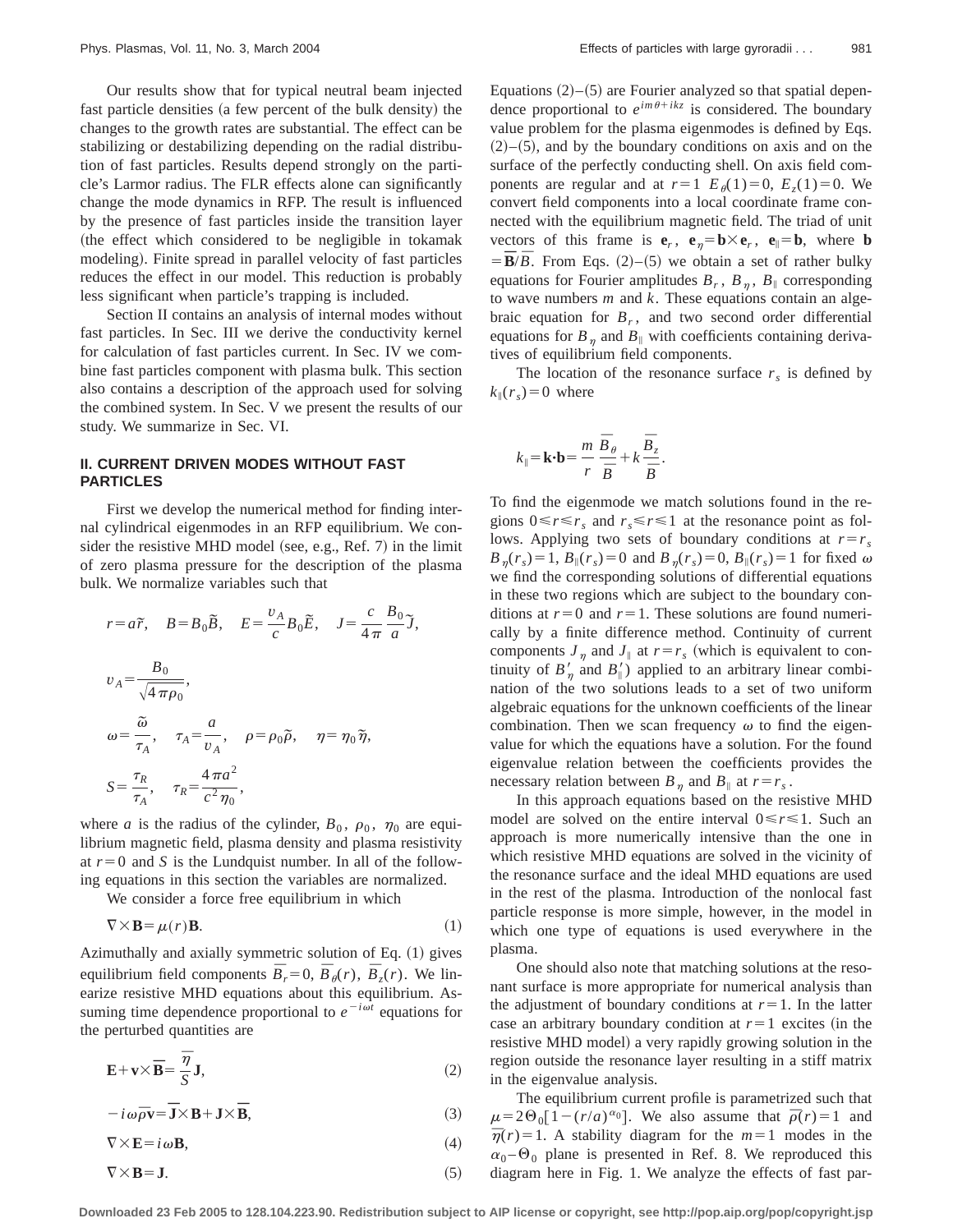**Downloaded 23 Feb 2005 to 128.104.223.90. Redistribution subject to AIP license or copyright, see http://pop.aip.org/pop/copyright.jsp**

**INTERNAL** RESISTIVE

**MODES** 

2

 $1.5$ 



 $\alpha_0$ 

ticles on the modes in the unstable region of the diagram. In the following sections we will focus on points *A* ( $\alpha_0$ =3,  $\Theta_0$ =1.75), *B* ( $\alpha_0$ =2.6,  $\Theta_0$ =1.8), and *C* ( $\alpha_0$ =2,  $\Theta_0$ =2) on the diagram in Fig. 1.

Figure 2 shows the radial profiles of field components of tearing mode for equilibrium *A* for two Lundquist numbers. The field components are in arbitrary units but their relative magnitudes are preserved. Magnetic and electric field components calculated with  $S=10^4$  are presented on Figs. 2(a) and 2(b). The components calculated with  $S=10^5$  are presented in Figs.  $2(c)$  and  $2(d)$ . The wave numbers for these figures are  $m=1$  and  $ka=-2$ . For  $S=10^4$  the growth rate of the tearing mode is  $\gamma \tau_A = 1.10 \times 10^{-3}$ , for  $S = 10^5$   $\gamma \tau_A$  $=6.40\times10^{-4}$ . Electric field components of the mode are localized near the resonance surface (the same is true for  $E_{\parallel}$ ) which is much smaller than  $E_r$ ,  $E_\eta$  and is not presented in these figures) while magnetic field components are spread over the entire plasma. The electric field is more localized for larger *S*. The growth rate scales as  $\gamma \propto S^{-2/5}$  when *S*  $\rightarrow \infty$ . The mode structure for equilibriums *B* and *C* is similar to the one presented in Fig. 2.

#### **III. FAST PARTICLE RESPONSE**

In this section we evaluate the fast particle response to a perturbation of the electromagnetic field. For the time of the mode growth fast ions are collisionless. We concentrate on finite Larmor radius effects only and find the linear nonlocal dielectric response of a population of fast ions in a uniform magnetic field. In the following sections we will use this response to calculate the changes to the internal modes in RFP. With this simplification a reasonable accuracy is preserved when particles are distributed not far from the magnetic axis.

Let  $B\|z$ , then in general in the uniform magnetic field the relation between the perturbed current of fast ions and FIG. 2. Field components of tearing mode (in arbitrary units).  $(a)$ ,  $(b)$  *S*  $= 10^4$ ; (c),(d)  $S = 10^5$ . In all cases  $\alpha_0 = 3$ ,  $\Theta_0 = 1.75$ ,  $m = 1$ ,  $ka = -2$ .

perturbed electric and magnetic fields with wave number  $k<sub>z</sub>$ is

$$
J_i(x=0,y=0,k_z) = \int_{-\infty}^{\infty} \int_{-\infty}^{\infty} dx \, dy \, \sigma_{ij}^E(x,y) E_j(x,y)
$$

$$
+ \int_{-\infty}^{\infty} \int_{-\infty}^{\infty} dx \, dy \, \sigma_{ij}^B(x,y) B_j(x,y).
$$
(6)

In this equation  $i, j = x, y, z$ . The conductivity kernels  $\sigma_{ij}^E$  and  $\sigma_{ij}^M$  which are to be found are functions of coordinates *x*, *y* which are defined in a vicinity of point labeled  $x=0$ ,  $y=0$ . Magnetic field in Eq.  $(6)$  can be expressed in terms of electric field using Maxwell equation  $\nabla \times \mathbf{E} = (i\omega/c)\mathbf{B}$ . We keep, however, the separate contribution from electric and magnetic fields as in Eq.  $(6)$ . In this form the kernel components are more simple and more suitable for numerical analysis.

First we consider kernels  $\sigma_{ij}^E$  and  $\sigma_{ij}^B$  in Fourier representation such that

$$
J_i(k_x, k_y) = \sigma_{ij}^E(k_x, k_y) E_j(k_x, k_y)
$$
  
+ 
$$
\sigma_{ij}^M(k_x, k_y) B_j(k_x, k_y),
$$

where  $k_x$ ,  $k_y$  are the wave numbers corresponding to coordinates *x*, *y*. For a general distribution function of fast ions  $F(v_{\perp}, v_{\parallel})$  and for  $\mathbf{k} = k_{\perp} \mathbf{e}_x + k_{\parallel} \mathbf{e}_z$  the conductivity tensor is found by the integration of the linearized Vlasov equation along the unperturbed particles orbits (see, e.g., Ref. 9),



 $0.4$  $0.6$  $0.8$ 

 $0.4\,$  $0.6\,$ 

 $\overline{2}$  $\Omega$ 

 $- \operatorname{Im}(E_r)$  $-$  Re( $E_{\eta}$ )

 $(b)$ 

 $\text{Im}(E_r)$ 

 $- - \text{Re}(E_{\eta})$ 

 $(d)$ 

 $0.8$ 

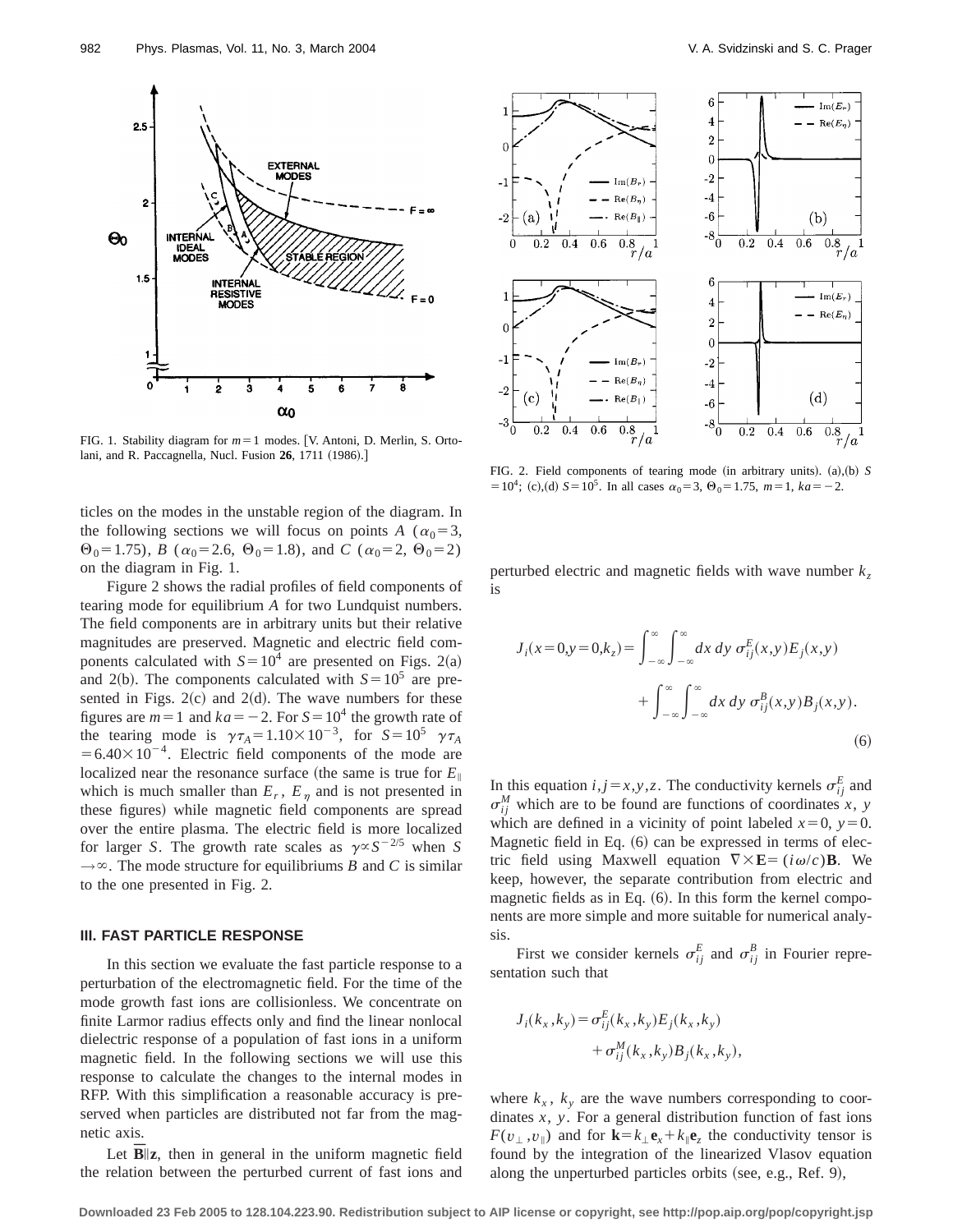$$
\sigma_{ij}^{E,M}(\mathbf{k},\omega) = -\frac{1}{4\pi i} \frac{\omega_{pi}^2}{\omega} \int_0^\infty v_\perp dv_\perp \int_{-\infty}^\infty dv_\parallel \left[ 2\pi \sum_{n=-\infty}^{+\infty} \frac{\omega}{\omega - n\omega_{ci} - k_{\parallel}v_{\parallel}} Q_{ij}^{n\,E,M}(v_\perp, v_\parallel, \mathbf{k}, \omega) \right],\tag{7}
$$

with

$$
Q_{xx}^{nE} = -\frac{n^2}{\xi_{\perp}^2} J_n^2(\xi_{\perp}) v_{\perp} \frac{\partial F}{\partial v_{\perp}},
$$
  
\n
$$
Q_{xy}^{nE} = -Q_{yx}^{nE} = -i \frac{n}{\xi_{\perp}} J_n(\xi_{\perp}) J'_n(\xi_{\perp}) v_{\perp} \frac{\partial F}{\partial v_{\perp}},
$$
  
\n
$$
Q_{xz}^{nE} = -\frac{n}{\xi_{\perp}} J_n^2(\xi_{\perp}) v_{\perp} \frac{\partial F}{\partial v_{\perp}},
$$
  
\n
$$
Q_{yz}^{nE} = i J_n(\xi_{\perp}) J'_n(\xi_{\perp}) v_{\perp} \frac{\partial F}{\partial v_{\perp}},
$$
  
\n
$$
Q_{zx}^{nE} = -\frac{n}{\xi_{\perp}} J_n^2(\xi_{\perp}) v_{\parallel} \frac{\partial F}{\partial v_{\perp}},
$$
  
\n
$$
Q_{zx}^{nE} = -i J_n(\xi_{\perp}) J'_n(\xi_{\perp}) v_{\parallel} \frac{\partial F}{\partial v_{\perp}},
$$
  
\n
$$
Q_{zz}^{nE} = -J_n^2(\xi_{\perp}) v_{\parallel} \frac{\partial F}{\partial v_{\parallel}},
$$
  
\n
$$
Q_{xz}^{nE} = -J_n^2(\xi_{\perp}) v_{\parallel} \frac{\partial F}{\partial v_{\parallel}},
$$
  
\n
$$
Q_{xx}^{nM} = Q_{yy}^{nM} = i \frac{n}{\xi_{\perp}} J_n(\xi_{\perp}) J'_n(\xi_{\perp}) \frac{v_{\perp}}{c} \Theta_v F,
$$
  
\n
$$
Q_{yx}^{nM} = J'_n^2(\xi_{\perp}) \frac{v_{\perp}}{c} \Theta_v F, \quad Q_{xz}^{nM} = 0, \quad Q_{yz}^{nM} = 0,
$$
  
\n
$$
Q_{zx}^{nM} = i J_n(\xi_{\perp}) J'_n(\xi_{\perp}) \frac{v_{\parallel}}{c} \Theta_v F, \quad Q_{zz}^{nM} = 0,
$$
  
\n
$$
Q_{zx}^{nM} = i J_n(\xi_{\perp}) J'_n(\xi_{\perp}) \frac{
$$

where

$$
\xi_{\perp} = \frac{k_{\perp}v_{\perp}}{\omega_{ci}}, \quad \Theta_v F = v_{\perp} \frac{\partial F}{\partial v_{\parallel}} - v_{\parallel} \frac{\partial F}{\partial v_{\perp}}
$$

and  $J_n$  are the Bessel functions. In Eq. (7)  $\omega_{pi}$  and  $\omega_{ci}$  are the plasma and cyclotron frequency of fast ions.

We consider a simple distribution function of fast particles

$$
F(\mathbf{v}) = \frac{1}{2\pi v_0} \delta(v_\perp - v_0) \cdot \frac{1}{\sqrt{\pi v_T}} e^{-v_\parallel^2/v_T^2},
$$
  

$$
2\pi \int_0^\infty dv_\perp v_\perp \int_{-\infty}^\infty dv_\parallel F(\mathbf{v}) = 1,
$$
 (8)

where  $v_{\perp}$ ,  $v_{\parallel}$  are velocity components in cylindrical coordinates. Such a choice of the distribution function permits an analytic calculation of the conductivity kernels in Eq.  $(6)$  and it is appropriate for focusing on the FLR effects which are related to the perpendicular part of the distribution function. We retain some Gaussian spread in parallel velocity which is relevant to realistic distribution functions and can influence significantly the results of our study. We consider, however, the cases in which  $v_T \ll v_0$ .

In our case the growth rate of the mode is much smaller than the cyclotron frequency of fast ions. There is a small parameter  $\varepsilon = |\omega|/\omega_{ci}$ . Careful analysis shows that for the given perturbed field amplitudes presented in Fig. 2 the dominant contribution to the perturbed fast particles current is due to components  $\sigma_{yy}^E$ ,  $\sigma_{xy}^E$ ,  $\sigma_{yx}^E$ ,  $\sigma_{yx}^M$ ,  $\sigma_{zx}^M$ . The response due to the other components is at least by the factor  $\varepsilon$ smaller and they are not considered in our analysis.

Substituting the distribution function of Eq.  $(8)$  into Eq. (7), and using  $\varepsilon \ll 1$  and  $k_{\parallel}v_T \ll \omega_{ci}$  one obtains

$$
\sigma_{yy}^{E}(\mathbf{k}, \omega) = \frac{1}{2 \pi i} \frac{\omega_{pi}^{2}}{\omega} \xi_{\perp 0} J_{0}(\xi_{\perp 0}) J_{1}(\xi_{\perp 0})
$$

$$
\cdot \frac{\omega}{|k_{\parallel}| v_{T}} Z\left(\frac{\omega}{|k_{\parallel}| v_{T}}\right), \tag{9}
$$

$$
\sigma_{xy}^{E}(\mathbf{k},\omega) = -\sigma_{yx}^{E}(\mathbf{k},\omega)
$$
  
= 
$$
\frac{1}{4\pi} \frac{\omega_{pi}^{2}}{\omega_{ci}\xi_{\perp 0}} [J_{0}(\xi_{\perp 0})J_{1}(\xi_{\perp 0})\xi_{\perp 0}]',
$$
 (10)

$$
\sigma_{yx}^M(\mathbf{k}, \omega) = \frac{1}{4 \pi i} \frac{\omega_{pi}^2}{\omega} \frac{k_{\parallel} v_0^2}{\omega c} J_1^2(\xi_{\perp 0})
$$

$$
\left(\frac{\omega}{|k_{\parallel}|v_T}\right)^2 Z' \left(\frac{\omega}{|k_{\parallel}|v_T}\right), \tag{11}
$$

$$
\sigma_{zx}^M(\mathbf{k}, \omega) = -\frac{1}{4\pi} \frac{\omega_{pi}^2}{\omega} \frac{v_0}{c} J_0(\xi_{\perp 0}) J_1(\xi_{\perp 0})
$$

$$
\cdot \left(\frac{\omega}{|k_{\parallel}|v_T}\right)^2 Z' \left(\frac{\omega}{|k_{\parallel}|v_T}\right), \tag{12}
$$

where  $\xi_{\perp 0} = k_{\perp} v_0 / \omega_{ci}$  and *Z* is the plasma dispersion function. In our case of energetic ions  $\xi_{\perp 0}$  is not a small parameter. In Eq.  $(9)$  we neglected the terms which survive when  $\xi_{\perp 0} \rightarrow 0$  (they correspond to polarization drift of particle in the perturbed field) because they are of the order of  $\varepsilon^2 \omega_{pi}^2/\omega$ . The component  $\sigma_{yy}^E(\mathbf{k},\omega)$  in the context of waves in plasmas is responsible for the transit time magnetic pumping effect which is the FLR effect remaining finite in the limit  $\varepsilon \rightarrow 0$ .

The conductivity tensor components describe particle motion in a field which can vary significantly within a gyroradius, the case of interest here. In the limit of small gyrora-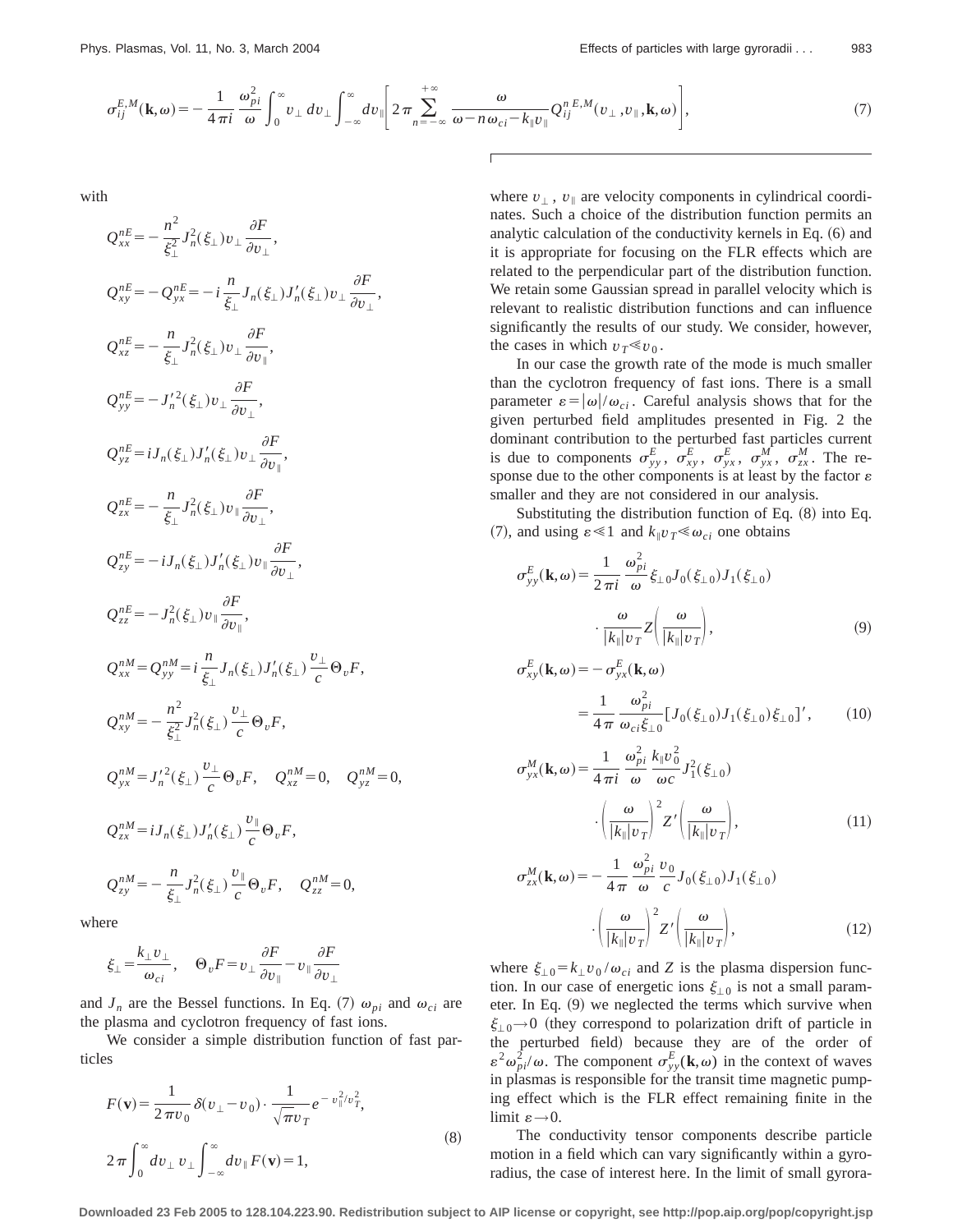dius ( $\xi_{\perp 0} \ll 1$ ) and zero parallel velocity ( $v_T \rightarrow 0$ ), the current obtained from the conductivity tensor contains both single particle guiding center drifts and effects that arise only with a distribution of particles (such as magnetization currents). In the small gyroradius limit, the  $\sigma_{xy}^E$  component reduces to  $\mathbf{E} \times \mathbf{\bar{B}}$  drift in the wave electric field and the  $\sigma_{zx}^M$ component reduces to the  $-\mu \nabla B$  force (where  $\mu$  is the magnetic moment). The other two components in Eqs.  $(9)$ –  $(12)$  do not yield currents that can be reduced to known single particle drifts.

Transformation of the conductivity kernels from Fourier representation to *x*, *y* coordinates involves integrals of Bessel functions

$$
\int_0^\infty x J_0(x) J_1(x) J_1(bx) dx = \begin{cases} \frac{1}{\pi \sqrt{2^2 - b^2}}, & 0 < b < 2, \\ 0, & b > 2, \end{cases}
$$
(13)

$$
\int_0^\infty J_1^2(x) J_1(bx) dx = \begin{cases} \frac{1}{2\pi} \sqrt{2^2 - b^2}, & 0 < b < 2, \\ 0, & b > 2. \end{cases}
$$
 (14)

These integrals can be found in Ref. 10. An elegant property of these integrals is that the result of integration is nonzero within a limited range of the parameter *b*. This property is directly related to the fact that the conductivity kernels are nonzero within the particle's Larmor diameter from the point where the current is calculated. In the Appendix we present the details of the derivation of the contribution to the conductivity kernel  $\sigma_{ij}^E(x, y)$  due to the  $\sigma_{yy}^E(\mathbf{k}, \omega)$  component of the conductivity tensor in Fourier representation. The contributions from the other components of Eqs.  $(10)$ – $(12)$  are calculated in a similar way. The result is

$$
\sigma_{yy}^{E} : \left[ J_x(0,0) \right] = -\frac{i}{(2\pi)^2} \frac{\omega_{pi}^2}{\omega} \cdot \frac{\omega}{|k_{\parallel}|v_T} Z \left( \frac{\omega}{|k_{\parallel}|v_T} \right) \int_0^{2\pi} d\theta \int_0^{2v_0/\omega_{ci}} dr \cdot \frac{\omega_{ci}}{v_0} \frac{1}{\pi \sqrt{2^2 - \left( \frac{\omega_{ci}r}{v_0} \right)^2}}
$$

$$
\times \left\{ \left( \frac{\cos \theta}{\sin \theta} \right) E_r(r,\theta) + \left( \frac{\sin \theta}{-\cos \theta} \right) \frac{\partial [rE_{\theta}(r,\theta)]}{\partial r} \right\},
$$
(15)

$$
\sigma_{xy}^{E}, \sigma_{yx}^{E}: \begin{bmatrix} J_x(0,0) \\ J_y(0,0) \end{bmatrix} = \frac{1}{8\pi^3} \frac{\omega_{pi}^2}{v_0} \int_0^{2\pi} d\theta \int_0^{2v_0/\omega_{ci}} dr \left(\frac{\omega_{ci}r}{v_0}\right)^2 \frac{1}{\sqrt{2^2 - \left(\frac{\omega_{ci}r}{v_0}\right)^2}} \left(\frac{\sin\theta}{-\cos\theta} \frac{\cos\theta}{\sin\theta} \Big| \begin{bmatrix} E_r(r,\theta) \\ E_\theta(r,\theta) \end{bmatrix},\right)
$$
(16)

$$
\sigma_{yx}^{M}: \begin{bmatrix} J_{x}(0,0) \\ J_{y}(0,0) \end{bmatrix} = \frac{i}{16\pi^{3}} \frac{\omega_{pi}^{2}}{\omega} \frac{k_{\parallel}v_{0}}{\omega} \frac{\omega_{ci}}{\omega} \cdot \left(\frac{\omega}{|k_{\parallel}|v_{T}}\right)^{2} Z' \left(\frac{\omega}{|k_{\parallel}|v_{T}}\right)
$$

$$
\times \int_{0}^{2\pi} d\theta \int_{0}^{2v_{0}/\omega_{ci}} dr \begin{bmatrix} \frac{\omega_{ci}r}{v_{0}}^{2} \\ -\sin\theta \frac{\omega_{ci}r}{\sqrt{2^{2}-\left(\frac{\omega_{ci}r}{v_{0}}\right)^{2}}} \\ \frac{\omega_{ci}r}{\sqrt{2^{2}-\left(\frac{\omega_{ci}r}{v_{0}}\right)^{2}}} \\ \cos\theta \frac{\omega_{ci}r}{\sqrt{2^{2}-\left(\frac{\omega_{ci}r}{v_{0}}\right)^{2}}} \sin\theta \sqrt{2^{2}-\left(\frac{\omega_{ci}r}{v_{0}}\right)^{2}} \end{bmatrix} \begin{bmatrix} B_{r}(r,\theta) \\ B_{\theta}(r,\theta) \end{bmatrix}, \qquad (17)
$$

$$
\sigma_{zx}^M: J_z(0,0) = \frac{i}{8\pi^2} \frac{\omega_{pi}^2}{\omega} \frac{\omega_{ci}}{c} \cdot \left(\frac{\omega}{|k_{\parallel}v_T|}\right)^2 Z' \left(\frac{\omega}{|k_{\parallel}v_T|}\right) \int_0^{2\pi} d\theta \int_0^{2v_0/\omega_{ci}} dr \cdot \frac{\omega_{ci}}{v_0} \frac{r}{\pi \sqrt{2^2 - \left(\frac{\omega_{ci}r}{v_0}\right)^2}} B_r(r,\theta). \tag{18}
$$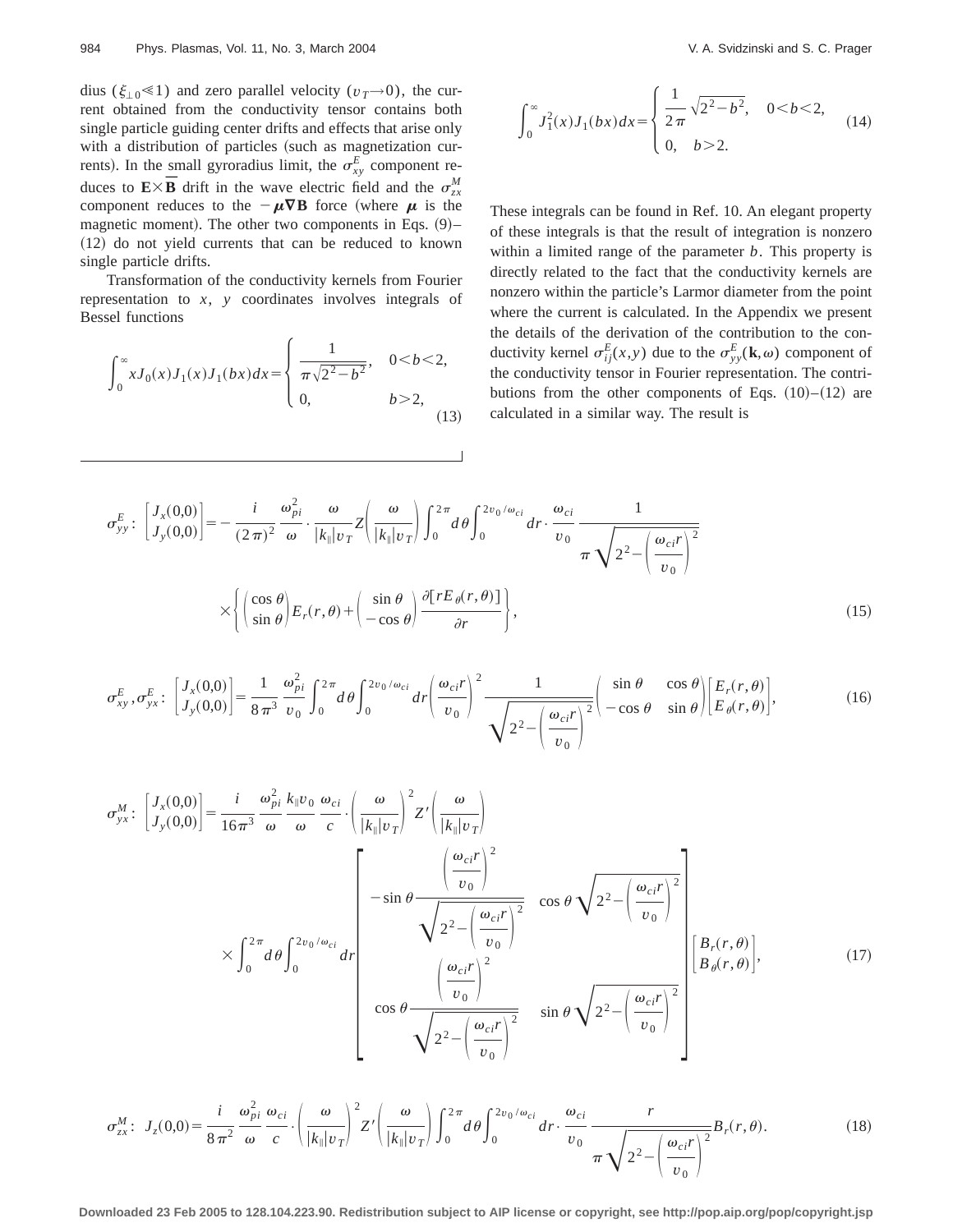In these equations current components  $J_x$ ,  $J_y$ ,  $J_z$  at the point  $x=0$ ,  $y=0$  are calculated in terms of integrals of field components  $E_r$ ,  $E_\theta$ ,  $B_r$ ,  $B_\theta$  calculated in polar coordinates *r*,  $\theta$ such that  $x = r \cos \theta$ ,  $y = r \sin \theta$ . The integration is limited to the area inside the circle with the radius equal to the Larmor diameter  $L_0 = 2v_0/\omega_{ci}$  of ions.

The conductivity kernel components in Eqs.  $(15)$ – $(18)$ are singular but integrable at  $r = L_0$ , following from  $F(\mathbf{v})$  $\propto \delta(v_1 - v_0)$ . Also because of this kind of distribution function used in the calculations the response due to the  $\sigma_{yy}^E$ component involves not only  $E_r$ ,  $E_\theta$  but also  $\partial E_\theta / \partial r$ . For a regular distribution function the kernel is regular and one can avoid the presence of spatial derivatives inside the integral. Because of a localized structure of eigenfunctions an enhanced numerical resolution is required in some cases for accurate integration.

Equations  $(15)$ – $(18)$  can be simplified as follows. Using Maxwell equation

$$
\nabla \times \mathbf{E}|_z = \frac{1}{r} \frac{\partial}{\partial r} (r E_\theta) - \frac{1}{r} \frac{\partial E_r}{\partial \theta} = \frac{i\omega}{c} B_z
$$

one can express the combination of electric field components in Eq.  $(15)$  in terms of  $B_z$ . Then the change of variable

$$
r = L_0 \sin \beta \tag{19}
$$

reduces Eq.  $(15)$  to

$$
\begin{bmatrix} J_x(0,0) \\ J_y(0,0) \end{bmatrix} = \frac{L_0}{4\pi^3} \frac{\omega_{pi}^2}{c} \cdot \frac{\omega}{|k_{\parallel}|v_T} Z \left( \frac{\omega}{|k_{\parallel}|v_T} \right) \int_0^{2\pi} d\theta \int_0^{\pi/2} d\theta \left( \frac{\sin\theta}{-\cos\theta} \right) \sin\beta B_z (L_0 \sin\beta, \theta). \tag{20}
$$

In a similar way the change of variable of Eq.  $(19)$  simplifies Eqs.  $(16)$ – $(18)$ . In these new variables the conductivity kernels are regular simple functions which are well suited for numerical integration.

In the above derivations we obtained analytical results for the conductivity kernels in *x*, *y* (or *r*,  $\theta$ ) coordinates. It seems that an analytical result cannot be obtained when one replaces one of the coordinates by its Fourier representation, for instance  $x$ ,  $k_y$  combination.

Perpendicular electric field in the eigenmodes in Fig. 2 is mostly electrostatic. Particles current responding on the electrostatic part of the electric field is due to the  $\sigma_{yx}^E$  component. Equation (20) shows that the current due to  $\sigma_{yy}^E$  component is the response on electromagnetic part of perturbation. This response can be comparable with the response on the dominant electrostatic part of the electric field because of the scaling  $\sigma_{yx}^E \sim \varepsilon \sigma_{yy}^E$  [see Eqs. (9) and (10)].

In order to use the fast particles response found in this section in the analysis of cylindrical eigenmodes with wave numbers *m* and *k* one should find the corresponding integral relations between the Fourier amplitudes in the global cylindrical coordinates (which are not connected with the point in which the perturbed current is considered). For this one should recalculate the above integral relations in global cylindrical coordinates and then make a Fourier transform of coordinate  $\theta$ . One obtains the corresponding contributions to the current response

$$
\sigma_{yy}^{E}: \begin{bmatrix} J_{\eta}^{m}(r) \\ J_{\eta}^{m}(r) \end{bmatrix} = \frac{\delta_{1}}{\pi^{2}} \tilde{L}_{0} \int_{0}^{2\pi} d\tilde{\theta} \int_{0}^{\pi/2} d\beta \cdot \frac{\omega}{|k_{\parallel}|v_{T}} Z \Big( \frac{\omega}{|k_{\parallel}|v_{T}} \Big) \sin \beta \Big( \frac{\sin \tilde{\theta}}{-\cos \tilde{\theta}} \Big) B_{\parallel}^{m}(r_{1}) e^{im\alpha},
$$
\n
$$
\sigma_{xy}^{E}, \sigma_{yx}^{E}: \begin{bmatrix} J_{\eta}^{m}(r) \\ J_{\eta}^{m}(r) \end{bmatrix} = \frac{2 \delta_{1}}{\pi^{2}} \frac{v_{A}}{a \omega_{ci}} \int_{0}^{2\pi} d\tilde{\theta} \int_{0}^{\pi/2} d\beta \sin^{2} \beta \Big( \frac{\sin \alpha}{-\cos \alpha} \frac{\cos \alpha}{\sin \alpha} \Big) \Big( \frac{E_{\eta}^{m}(r_{1})}{E_{\eta}^{m}(r_{1})} \Big) e^{im\alpha},
$$
\n
$$
\sigma_{yx}^{M}: \begin{bmatrix} J_{\eta}^{m}(r) \\ J_{\eta}^{m}(r) \end{bmatrix} = \frac{i \delta_{1}}{4 \pi^{2}} \Big( \frac{\omega_{ci}}{\omega} \Big)^{2} \tilde{L}_{0}^{2} \int_{0}^{2\pi} d\tilde{\theta} \int_{0}^{\pi/2} d\beta k_{\parallel} \cdot \Big( \frac{\omega}{|k_{\parallel}|v_{T}} \Big)^{2} Z' \Big( \frac{\omega}{|k_{\parallel}|v_{T}} \Big) e^{im\alpha}
$$
\n
$$
\times \begin{bmatrix} -\sin \tilde{\theta} \sin^{2} \beta \cos(\alpha - \tilde{\theta}) + \cos \tilde{\theta} \cos^{2} \beta \sin(\alpha - \tilde{\theta}) & \sin \tilde{\theta} \sin^{2} \beta \sin(\alpha - \tilde{\theta}) + \cos \tilde{\theta} \cos^{2} \beta \cos(\alpha - \tilde{\theta}) \\ \cos \tilde{\theta} \sin^{2} \beta \cos(\alpha - \tilde{\theta}) + \sin \tilde{\theta} \cos^{2} \beta \sin(\alpha - \tilde{\theta}) & -\cos \tilde{\theta} \sin^{2} \beta \sin(\
$$

$$
\sigma_{zx}^M: J_{\parallel}^m(r) = \frac{i\,\delta_1}{2\,\pi^2} \frac{\omega_{ci}}{\omega} \tilde{L}_0 \int_0^{2\,\pi} d\,\tilde{\theta} \int_0^{\pi/2} d\beta \cdot \left(\frac{\omega}{|k_{\parallel}|v_T|}\right)^2 Z' \left(\frac{\omega}{|k_{\parallel}|v_T|}\right) \sin\beta \left[\cos(\alpha - \tilde{\theta})B_r^m(r_1) - \sin(\alpha - \tilde{\theta})B_\eta^m(r_1)\right] e^{im\alpha},
$$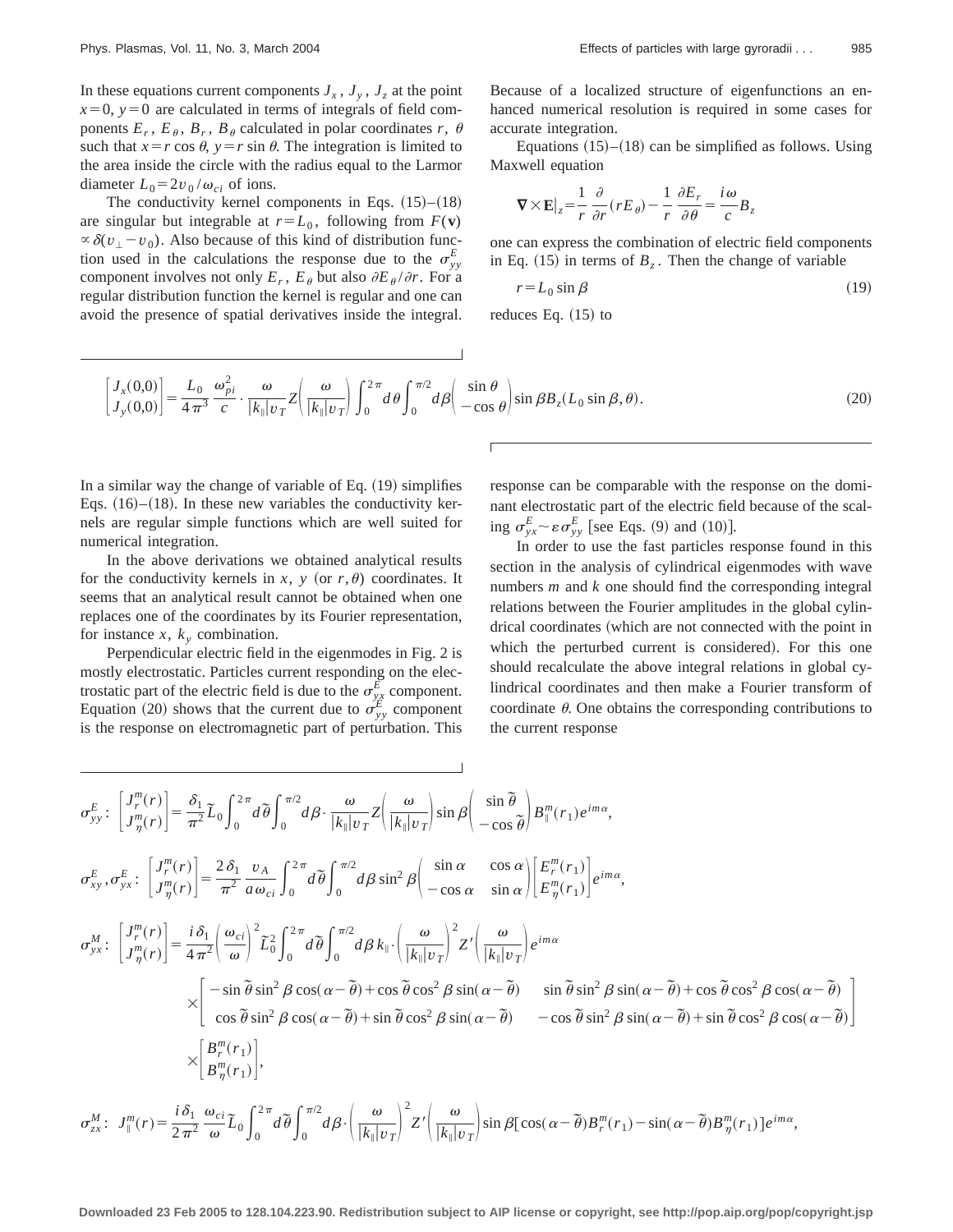where  $r_1 = \sqrt{(r + L_0 \sin \beta \cos \theta)^2 + (L_0 \sin \beta \sin \theta)^2}$ , cos  $\alpha = (r_0 + L_0 \sin \beta \cos \theta)^2$  $+L_0 \sin \beta \cos \theta /r_1$ ,  $\sin \alpha = L_0 \sin \beta \sin \theta /r_1$ ,  $\tilde{L}_0 = L_0/a$ ,  $\delta_1$  $=\omega_p^2 a^2/c^2$ . In the above equations components of current, electric and magnetic fields are normalized as in the beginning of Sec. II.  $r_1$  is the radial coordinate which is the function of variables of integration. The basis  $e_r$ ,  $e_n$ ,  $e_{\parallel}$  is defined in Sec. II. In these equations recalculation in the global cylindrical coordinates is made with approximation that  $\overline{B}||z$ . The use of these equations for real RFP equilibrium is valid only when fast particles are not far from the magnetic axis. We assume that the density profile of fast particles is taken into account by a radial dependence of coefficient  $\delta_1$ .

In the above equations  $k_{\parallel}$  is now the function of  $r_1$  defined in Sec. II. We moved the  $k_{\parallel}(r)$  dependence inside the integrals due to the following. For an arbitrary spectrum of electric field the spectrum of current is  $J(x_0, y_0, k_z)$  $= \iint dx dy \sigma(x-x_0, y-y_0, k_z)E(x, y, k_z)$ . The response of current on electric field of the form  $E_1(x,y,z) = E_1(x,y)e^{ik(x,y)z}$  is  $J(x_0,y_0,z) \propto \int \int dx dy \sigma[x-x_0,y]$ is  $J(x_0, y_0, z) \propto \int \int dx \, dy \, \sigma[x - x_0, y]$  $(y - y_0, k(x, y))E_1(x, y)e^{ik(x, y)z}$ . If  $k(x, y)$  slowly varies with *x*,*y* one can assume  $e^{ik(x,y)z} \approx e^{ik(x_0, y_0)z}$  which validates the insertion of  $k_{\parallel}(r)$  dependence inside the integrals. For the  $k_{\parallel}(r)$  profiles used in our analysis this approximation is justified for almost the whole range of the examined Larmor diameters  $L_0$ . For a finite  $v<sub>T</sub>$  in the distribution function of Eq. (8) the conductivity kernel strongly depends on  $k_{\parallel}$  in the vicinity of the resonance surface. The positioning of the dependence  $k_{\parallel}(r)$  inside the integrals properly handles this situation.

### **IV. FAST PARTICLE CONTRIBUTION**

We assume that the fast ion density is much smaller than the bulk density. We neglect the influence of fast ions on the plasma equilibrium, as well as the collisions between bulk particles and fast ions. The fast ions are considered as a separate plasma component which interacts with the plasma bulk only via the collective electromagnetic field.

If we assume that **J** is the current of the plasma bulk then the contribution from fast particles changes only Eq.  $(5)$  in the set of Eqs.  $(2)$ – $(5)$  such as

$$
\nabla \times \mathbf{B} = \mathbf{J} + \mathbf{J}_f. \tag{21}
$$

In this equation  $J_f$  is the current response of fast particles on the specified perturbation of electromagnetic field. We neglect the contribution of the fast ions to Ohm's law. Hence the fast ions enter the MHD dynamics only through their influence on the perturbed magnetic field. The response,  $J_f$ , is calculated in the preceding section. There is also a contribution from the electron component that compensates the charge of fast ions. Because of low density the response from this component is negligible relative to the response from bulk electrons. This component, however, makes a contribution when the  $\mathbf{E}\times\mathbf{\bar{B}}$  drift of the electrons in this component is not balanced by the drift of fast ions because of the FLR effects. This contribution is formally included in  $J_f$  in Eq.  $(21)$  (we discuss it in Sec. V C). Equations  $(2)–(4)$ ,  $(21)$  formulate the eigenmode problem in the presence of fast particles.

We find the changes to the growth rates of unstable modes due to the presence of fast particles by two methods. First, assuming the fast particles response to be a correction to the MHD current we develop a perturbation technique for finding the changes to the growth rate. In a different approach based on a time evolution of an initial value problem we find an accurate solution with the presence of fast particles. In this approach the accurate solution is found for the  $\sigma_{yy}^E$  component of fast ions response. The exact time evolution method is numerically intensive and it is developed for one specific case (see the remark later in this section). We use the exact method to benchmark the perturbation technique, and then use the latter for the results.

In the perturbation technique the substitution of the form  $B \rightarrow B + \tilde{B}, \ldots, \omega \rightarrow \omega + \Delta \omega$  is made in Eqs. (2)–(4),(21), where  $B$ ,  $\omega$  relates to the eigenmode values without fast particles. As in Sec. II one can derive a set of equations for amplitudes  $\tilde{B}_r$ ,  $\tilde{B}_{\eta}$ ,  $\tilde{B}_{\parallel}$  in the form in which the right-hand side in these equations contains terms proportional to  $\Delta\omega$ (they contain combinations of the unperturbed field components) and terms containing components  $J_f$  (these are calculated as a response on the unperturbed fields of the eigenmode).

The general solution of these equations is

$$
\begin{pmatrix}\n\widetilde{B}_{\eta} \\
\widetilde{B}_{\parallel}\n\end{pmatrix} = C_1 \begin{pmatrix}\nB_{\eta}^1 \\
B_{\parallel}^1\n\end{pmatrix} + C_2 \begin{pmatrix}\nB_{\eta}^2 \\
B_{\parallel}^2\n\end{pmatrix} + \begin{pmatrix}\nB_{\eta}^f \\
B_{\parallel}^f\n\end{pmatrix} + \Delta \omega \begin{pmatrix}\nB_{\eta}^{\Delta} \\
B_{\parallel}^{\Delta}\n\end{pmatrix}.
$$
\n(22)

The coefficients  $C_1$  and  $C_2$  in this solution are arbitrary. Functions  $B_{\eta}^1$ ,  $B_{\parallel}^1$  and  $B_{\eta}^2$ ,  $B_{\parallel}^2$  are the solutions of uniform equations corresponding to boundary conditions on the resonance surface  $B_{\eta}^1(r_s) = 1$ ,  $B_{\parallel}^1(r_s) = 0$  and  $B_{\eta}^2(r_s) = 0$ ,  $B_{\parallel}^2(r_s)$ = 1. Functions  $B_{\eta}^f$ ,  $B_{\parallel}^f$  and  $B_{\eta}^{\Delta}$ ,  $B_{\parallel}^{\Delta}$  are the particular solutions of nonuniform set of equations corresponding to the right-hand-side terms which contain components  $J_f$  and which are proportional to  $\Delta\omega$ , respectively. These solutions are calculated with the boundary conditions  $B_{\eta}^{f}(r_s) = B_{\parallel}^{f}(r_s)$  $= 0, B_{\eta}^{\Delta}(r_s) = B_{\parallel}^{\Delta}(r_s) = 0.$ 

With the help of the solution of Eq.  $(22)$  one can find the total plasma current in two regions  $0 \le r \le r_s$  and  $r_s \le r \le 1$ . Matching the tangential components of the total current at  $r=r<sub>s</sub>$  leads to an algebraic nonuniform set of equations for the coefficients  $C_1$  and  $C_2$ . Because the functions with superscripts "1" and "2" are the solutions of unperturbed problem, the determinant of the set of equations for  $C_1$  and  $C_2$  is zero. In order for this system of equations to have a solution, it is necessary that the rank of the coefficient matrix be equal to the rank of its augmented matrix. This condition leads to the equation for  $\Delta\omega$ .

In a different approach we solve time dependent resistive MHD equations combined with Eq.  $(21)$  as an initial value problem. We solve this problem in this way only for the fast ions response due to  $\sigma_{yy}^E$  component of the conductivity tensor and only in the limit  $v_T=0$ . In this case the current response of Eq.  $(20)$  is local in time (it does not depend on frequency  $\omega$ ) which simplifies the solution method. The initial value problem is solved numerically by an explicit predictor–corrector method.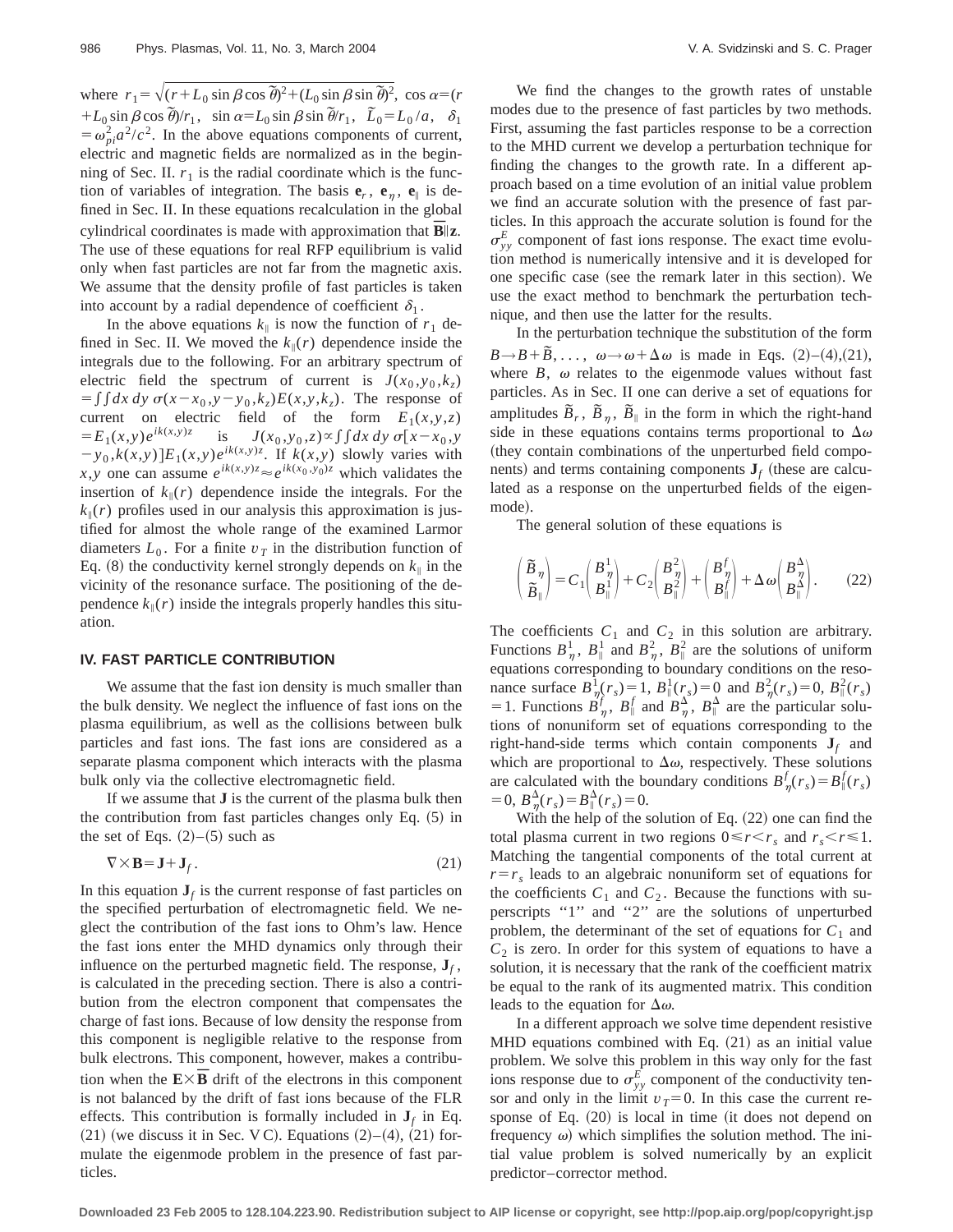TABLE I. Comparison of results of perturbation method with exact solution.

| Without fast particles                          |                       | Changes to the growth rate<br>due to fast particles |                                 |
|-------------------------------------------------|-----------------------|-----------------------------------------------------|---------------------------------|
| Equilibrium                                     | $\gamma \tau_A$       | $\Delta \gamma \tau_A$<br>perturbation method       | $\Delta \gamma \tau_A$<br>exact |
| $\alpha_0 = 2, \ \Theta_0 = 2$<br>$ka = -2.3$   | $1.73 \times 10^{-2}$ | $-0.162\times10^{-2}$                               | $-0.14 \times 10^{-2}$          |
| $\alpha_0$ = 2.6, $\Theta_0$ = 1.8<br>$ka=-2$   | $9.56 \times 10^{-3}$ | $-2.89\times10^{-3}$                                | $-2.1\times10^{-3}$             |
| $\alpha_0 = 3$ , $\Theta_0 = 1.75$<br>$ka = -2$ | $1.1 \times 10^{-3}$  | $-1.34 \times 10^{-3}$                              | Stable                          |

We compare the results of perturbation method with the exact results from the time evolution approach. We consider changes to the growth rate due to  $\sigma_{yy}^E$  component of fast particles response. Table I shows the growth rates for three unstable equilibria *C*, *B*, *A* in Fig. 1 without fast particles and the changes to the growth rates due to fast particles calculated by the perturbation method and by the exact time evolution method. For each case  $m=1$ ,  $v_T=0$ ,  $L_0/a=0.3$ ,  $S=10^4$ , fast particles density profile

$$
n_f = \begin{cases} 2 \times \left[ 1 - \left( \frac{r/a}{0.35} \right)^3 \right] \times 10^{11} \text{ cm}^{-3}, & r/a \le 0.35, \\ 0, & r/a > 0.35. \end{cases}
$$

The wave numbers *k* are chosen such that for each equilibrium in Table I the location of resonance surface is approximately at  $r_s = 0.3$ . The density profile of fast particles covers the resonance surface. In accordance with the restrictions of the model fast particles are distributed not far from magnetic axis.

For the cases when  $\Delta \gamma$  is small relative to the unperturbed growth rate  $\gamma$  the perturbation method result is close to the exact result. When  $\Delta \gamma$  is comparable to  $\gamma$  the results of the two methods show similar trends. For the least unstable equilibrium in Table I, the perturbation method gives the stabilizing correction to the growth rate which is larger than the growth rate itself, while the exact solution corresponds to the stabilized mode. Thus the perturbation method is appropriate for qualitative analysis. With this method one can estimate the strength and the direction of the effect. In the next section the effects of fast particles will be examined using the perturbation method.

### **V. RESULTS**

In this section we analyze the changes to the growth rates of the unstable modes due to fast particles. We apply the perturbation method discussed in the preceding section. We consider the effects from each component of the conductivity tensor of Eqs.  $(9)$ – $(12)$  separately. Some components of the conductivity tensor are specific to the highly anisotropic distribution function of Eq.  $(8)$  used in our analysis (they disappear in the isotropic case) while others preserve their property when a transition to isotropic distribution function is made. In a separate analysis of each component one can make some assumptions about the results when a



FIG. 3. Changes to the growth rate  $(\Delta \gamma)$  due to  $\sigma_{yy}^E$  component. (a)  $\Delta \gamma$  vs normalized gyrodiameter  $L_0/a$  for  $n_f=2 \exp[-(\dot{r}/0.45a)^2] \times 10^{11} \text{ cm}^{-3}$ ; (b)  $\Delta \gamma$  vs peak radius of fast ion density distribution  $r_0/a$  for  $n_f=2$  $\times$ exp{ $-[ (r-r_0)/0.05a ]^2$ } $\times$ 10<sup>11</sup> cm<sup>-3</sup>,  $L_0/a = 0.3$ . In both cases  $\alpha_0 = 3$ ,  $\Theta_0 = 1.75$ ,  $m=1$ ,  $ka=-2$ ,  $v_T/v_0=0$ ,  $S=10^4$ ,  $\gamma \tau_A = 1.10 \times 10^{-3}$ . The mode resonant surface is located at  $r/a \approx 0.3$ .

more general distribution function is used. In this section we consider plasma bulk equilibrium described in Sec. II with uniform density profile  $n(r) = 10^{13}$  cm<sup>-3</sup>.

## A.  $\sigma_{yy}^E$  component

We consider a case appropriate for the MST experiment with magnetic field  $B=3$  kG. Fast hydrogen ions with energy 20 keV have Larmor diameter  $L_0/a \approx 0.3$  for *a* =50 cm. The fast ion response due to the  $\sigma_{yy}^E$  component contains the component  $B_{\parallel}$  in the integral over the area limited by the Larmor diameter (see Sec. III). For the profiles of  $B_{\parallel}$  corresponding to the cylindrical eigenmodes shown in Fig. 2 fast ion current, calculated for a typical Larmor diameter of neutral beam injected particles, is a smooth function of radius everywhere including the vicinity of resonance surface. The field component  $B_{\parallel}$  does not change sign at the resonance so that there is no cancellation of terms during the integration. The current is as strong near the resonance as in the outer region.

In the following cases we select equilibrium *A* ( $\alpha_0$ =3,  $\Theta_0$ = 1.75) of Fig. 1 and evaluate the changes to the eigenmode with wave numbers  $m=1$  and  $ka=-2$ . Figure 3(a) shows the changes to the growth rate  $\Delta \gamma$  versus normalized Larmor diameter  $L_0/a$ . The correction to the eigenfrequency is purely imaginary, only the growth rate is changed. We have chosen the fast particle density profile as

$$
n_f = 2 \exp\left[-\left(\frac{r}{0.45a}\right)^2\right] \times 10^{11} \text{ cm}^{-3} \tag{23}
$$

with  $v_T/v_0=0$ ,  $S=10^4$  and the unperturbed growth rate  $\gamma \tau_A = 1.10 \times 10^{-3}$ . The fast particle density profile  $n_f$  covers the resonance surface which is located near  $r/a = 0.3$ . The dependence of  $\Delta \gamma$  on  $L_0$  in Fig. 3(a) is approximately quadratic. The effect is sizable;  $\Delta \gamma$  is comparable with  $\gamma$  for the realistic Larmor diameter and the density of fast particles. For this radial profile of fast particles density the effect is stabilizing. The contribution from fast ions is due to FLR effects, disappearing in the limit  $L_0 \rightarrow 0$ .

We examine the influence of the radial location of the fast particles by considering a narrow distribution  $n_f$  $= 2 \exp\{-[(r-r_0)/0.05a]^2\} \times 10^{11} \text{ cm}^{-3}, \text{ and varying } r_0.$ For the linear problem  $\Delta \gamma$  corresponding to a realistic density profile is a superposition of parts due to different narrow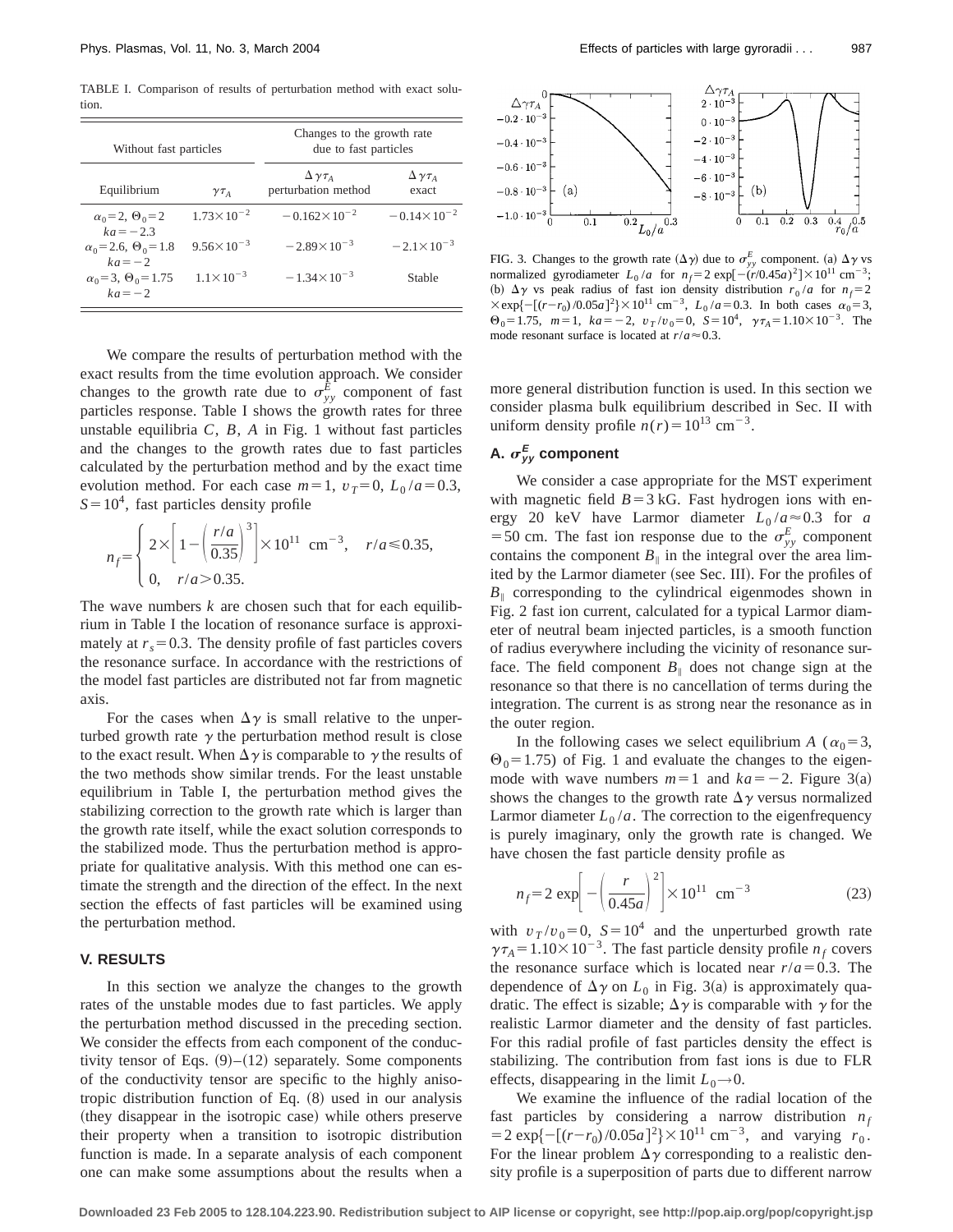density profiles.  $\Delta \gamma$  calculated for the particular narrow density profile centered at  $r=r_0$  approximately shows the contribution from the fast particles located at this point. Figure 3(b) shows the dependence of  $\Delta \gamma$  on  $r_0/a$  for  $L_0/a = 0.3$ . The other parameters are the same as in Fig.  $3(a)$ . There is a strong influence on  $\Delta \gamma$  from fast particles distributed near the resonance surface. Thus for the contribution from  $\sigma_{yy}^E$ component the result strongly depends on the presence of fast particles at the resonance surface. The slowly varying near resonance surface perpendicular fast particles current due to this component of the conductivity tensor tends to stabilize the mode. In general, the effect is stabilizing for the distributions which cover the resonance surface. Results similar to those presented in Figs.  $3(a)$  and  $3(b)$  but with different scales are obtained for other equilibria and different Lundquist numbers. The relative changes to the growth rate for more unstable equilibria are weaker.

In the cases when the Larmor diameter is specified in our calculations its value corresponds to the realistic energy of NBI particles in the RFP. In these conditions the assumption of uniformity of equilibrium field within the gyro-orbit is not accurate. Results of calculations with smaller Larmor diameters are similar to those presented in the paper with the only difference being that the changes to the growth rate are smaller. Extension of the model to the larger Larmor diameters provides a qualitative trend of the strength of the effect which is in line with the use of the perturbation method for the qualitative analysis.

The fast particle distribution is flat when compared with the strongly localized components of plasma velocity and electric field in the eigenmode. As a result of the introduction of the fast particle component an additional volume force  $\delta f(r)$  is exerted on the plasma bulk. The force  $\delta f(r)$  relates to the correction to the right-hand side in Eq.  $(3)$  due to the perturbation of magnetic field and bulk current when the fast particles are added. The radial spread of this force is wider than the resonant region and its shape roughly repeats the radial distribution of fast particles. The work done by the force  $\delta \mathbf{f}(r)$  on the plasma per unit time is  $\int \delta \mathbf{f}(r) \cdot \mathbf{v}(r) dr$ , where  $\mathbf{v}(r)$  is the velocity profile in the unperturbed eigenmode. Because  $\mathbf{v}(r)$  is localized near the resonance the contribution to the integral is strongest from  $\delta f(r)$  near the resonance. Thus one should expect that the strongest effect on the eigenmode is from particles distributed near the resonance. The width of profiles  $\Delta \gamma$  versus  $r_0$  is determined by the width of test function  $n_f(r)$  used in Fig. 3(b) which is wider than the unperturbed eigenfunctions near the resonance.

We examine the effect for different Lundquist numbers. Figure 4(a) shows the dependence of  $\Delta \gamma / \gamma$  on *S* for the density profile of Eq. (23). The ratio  $|\Delta \gamma|/\gamma$  reduces with the increase of *S*. This is probably due to the narrowing of the resistive (reconnection) layer width which reduces the influence of fast particles within this region. For the more unstable equilibria *B* and *C* in Fig. 1 the ratios  $|\Delta \gamma|/\gamma$  for *S*  $=10<sup>4</sup>$  are smaller than for the same conditions in equilibrium *A*. For equilibria *B* and *C*, however,  $\Delta \gamma / \gamma$  changes slightly with the increase of *S* up to the largest examined value *S*  $=$  5  $\times$  10<sup>5</sup>.

For finite  $v_T$  the effect of parallel temperature is in-



FIG. 4. Changes to the growth rate due to  $\sigma_{yy}^E$  component. (a)  $\Delta \gamma / \gamma$  vs Lundquist number *S* for  $v_T/v_0=0$ ; (b)  $\Delta \gamma$  vs  $v_T/v_0$  for  $S=10^4$ . In both cases  $\alpha_0 = 3$ ,  $\Theta_0 = 1.75$ ,  $m = 1$ ,  $ka = -2$ ,  $n_f = 2 \exp[-(r/0.45a)^2]$  $\times 10^{11}$  cm<sup>-3</sup>,  $L_0/a = 0.3$ .

cluded in the coefficient  $-(\omega/|k_{\parallel}|v_T) Z(\omega/|k_{\parallel}|v_T)$  in the equation for fast particles current. Because of the relatively small growth rate  $\gamma \propto |\omega|$  this coefficient is a small factor for finite realistic  $v_T$  everywhere except near the resonance surface where  $k_{\parallel}(r) \rightarrow 0$ . The suppression of the response is due to the phase mixing in velocity integral occurring when particle's velocity is larger than the phase velocity of the perturbation. Figure 4(b) shows the dependence of  $\Delta \gamma$  on  $v_T/v_0$ for the density profile of Eq. (23).  $|\Delta \gamma|$  decreases rapidly with the increase of  $v_T/v_0$ . The effect diminishes with finite parallel temperature. Within the considered model the contribution from  $\sigma_{yy}^E$  component is suppressed for a realistic spread of parallel velocity of neutral beam particles injected perpendicularly to magnetic field. In a more realistic model including particle trapping the effect from this component could survive. Also the effect should be stronger in tokamaks because of the smaller value of  $k_{\parallel}$  (from the weaker magnetic shear) of the core resonant modes.

## **B.**  $\sigma_{yx}^M$  component

The fast ion current response due to the  $\sigma_{yx}^M$  component appears because of anisotropy of the distribution function. In the limit  $v_T \rightarrow 0$  this response is proportional to  $\omega^{-2}$  [see Eq.  $(17)$ ]. Because of the relative smallness of the growth rates this response is very strong. The current response on the given perturbation of magnetic field is a smooth function of radius everywhere in the plasma. There is no suppression of the response at the resonance surface since  $B_n$  is not oscillatory with radius. Because the response is strong we consider the changes to the growth rate for the most unstable equilibrium *C* in Fig. 1.

For this component we perform similar analysis as for the component  $\sigma_{yy}^E$ . In the following cases we consider the equilibrium *C* ( $\alpha_0$ =2,  $\Theta_0$ =2) with *m*=1, *ka*=-2.3. Figure 5(a) shows the dependence of  $\Delta \gamma$  on  $L_0/a$  for fast particles density profile of Eq.  $(23)$ . The unperturbed growth rate is  $\gamma \tau_A = 1.73 \times 10^{-2}$ . The correction to the eigenfrequency is purely imaginary. In Fig. 5(a)  $\Delta \gamma$  is approximately proportional to  $L_0^4$ . The effect is very strong;  $\Delta \gamma$  is much larger than  $\gamma$  for realistic Larmor diameter and fast particles density. Because of the strong effect the perturbation method is invalid. However one should expect a strong stabilizing effect for this fast particle density profile. Figure  $5(b)$  shows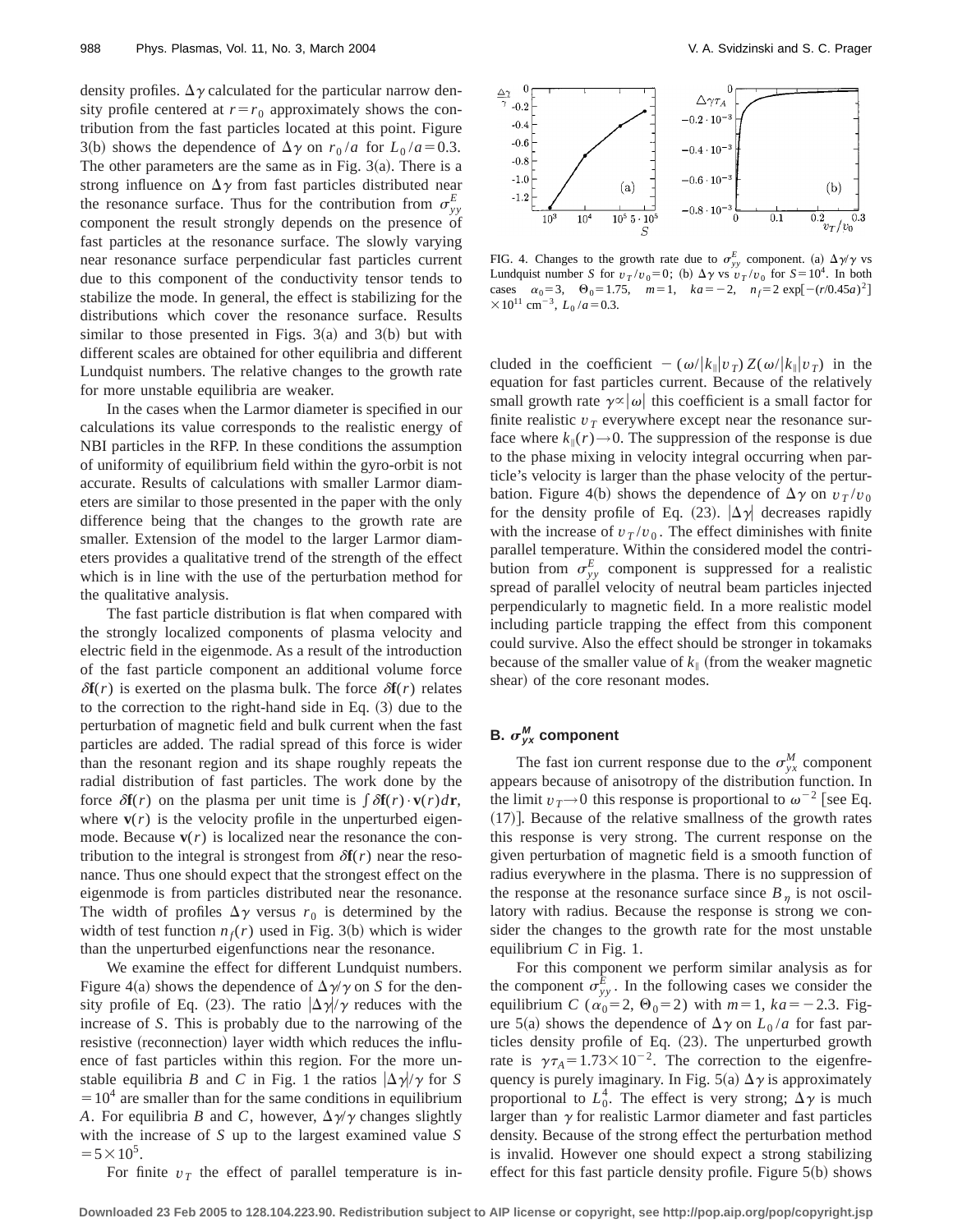

FIG. 5. Changes to the growth rate  $(\Delta \gamma)$  due to  $\sigma_{yx}^M$  component. (a)  $\Delta \gamma$  vs normalized gyrodiameter  $L_0/a$  for  $n_f=2 \exp[-(r/0.45a)^2] \times 10^{11} \text{ cm}^{-3}$ ; (b)  $\Delta \gamma$  vs peak radius of fast ion density distribution  $r_0/a$  for  $n_f=2$  $\times$ exp{ $-[ (r-r_0)/0.05a ]^2$ } $\times 10^{11}$  cm<sup>-3</sup>,  $L_0/a = 0.3$ . In both cases  $\alpha_0 = 2$ ,  $\Theta_0$ =2, *m*=1, *ka* = -2.3,  $v_T/v_0$ =0, *S*=10<sup>4</sup>,  $\gamma \tau_A$ =1.73×10<sup>-2</sup>. The mode resonant surface is located at  $r/a \approx 0.3$ .

that the effect is strongly influenced by the presence of fast particles near the resonance surface. The effects due to this component dominate the other contributions.

Figure 6(a) shows the dependence of  $\Delta \gamma / \gamma$  on *S* for the density profile of Eq. (23). The absolute value of  $\Delta \gamma / \gamma$ strongly increases with *S*. This increase is due to the strong frequency (growth rate) dependence of current response in Eq.  $(17)$ . The effect of parallel temperature is included in the coefficient  $(\omega/|k_{\parallel}v_T)^2Z'(\omega/|k_{\parallel}v_T)$  in the equation for the fast particle current. For finite realistic  $v<sub>T</sub>$  this coefficient is a small factor everywhere except near the resonance surface. Figure 6(b) shows that  $|\Delta \gamma|$  decreases with  $v_T/v_0$ . For the considered parameters  $\Delta \gamma$  changes sign at some value of  $v_T/v_0$ . For the realistic values of  $v_T$ ,  $\Delta \gamma$  is much smaller than the one calculated in the limit  $v_T=0$  but its value is comparable with the unperturbed growth rate. Thus finite parallel temperature reduces the effect, but it remains strong. This reduction of the effect can be smaller in a more realistic model which includes the effects of trapped particles.

# **C.**  $\sigma_{xy}^E$ ,  $\sigma_{yx}^E$ , and  $\sigma_{zx}^M$  components

The fast ion response due to  $\sigma_{xy}^E$  and  $\sigma_{yx}^E$  components is calculated at the end of Sec. III. The response contains the integral of electric field components  $E_r$ ,  $E_n$  which are localized near the resonance surface (see Fig. 2). The dominant component,  $E_r$ , oscillates near the point  $r=r_s$ . This leads to the cancellation of terms inside the integral. Thus for relatively large Larmor diameters the fast particle response due



FIG. 6. Changes to the growth rate due to  $\sigma_{yx}^M$  component. (a)  $\Delta \gamma / \gamma$  vs Lundquist number *S* for  $v_T/v_0=0$ ; (b)  $\Delta \gamma$  vs  $v_T/v_0$  for  $S=10^4$ . In both cases  $\alpha_0 = 2$ ,  $\Theta_0 = 2$ ,  $m = 1$ ,  $ka = -2.3$ ,  $n_f = 2 \exp[-(r/0.45a)^2]$  $\times 10^{11}$  cm<sup>-3</sup>,  $L_0/a = 0.3$ .

 $0.6$ 

 $0.3$ 

 $-0.3$ 

 $-0.6$ 

 $\text{Im}(J_n)$ 



 $0.6$ 

 $_{0.8}$ 

FIG. 7. Fast ion current component  $J_n$  (in arbitrary units) vs  $r/a$  for different normalized Larmor diameters  $L_0/a$  due to  $\sigma_{xy}^E$ ,  $\sigma_{yx}^E$  components.

 $0.4$ 

 $0.2$ 

to these components of the conductivity tensor is suppressed. Figure 7 demonstrates this result. It shows the dominant component of fast ion current  $J_n$  for different Larmor diameters  $L_0/a$  for a flat fast particles density profile and  $v_T/v_0$  $=0$ . The current is a response to electric field components presented in Fig.  $2(b)$ . Figure 7 shows that the response is largest when  $L_0 \rightarrow 0$ . In this limit the response is local with respect to the radial coordinate, and the current component repeats the shape of the profile of electric field component *Er* in Fig.  $2(b)$ . In this limit the conductivity tensor reduces to the collisionless cold plasma conductivity tensor. With the increase of  $L_0/a$  the response diminishes such that for realistic Larmor diameters of fast particles in RFP one can neglect fast particles current relative to the current calculated in the limit  $L_0 \rightarrow 0$ . In a two fluid description at low frequency the ion  $E \times B$  drift is compensated by the electron  $E \times B$  drift such that the conductivity tensor components  $\sigma_{xy}^E$ ,  $\sigma_{yx}^E$  corresponding to ions and electrons cancel each other. In our case the fast ion response is suppressed for realistic  $L_0$  due to FLR effects. The combined response from the electron component that compensates the charge of fast ions and the fast ions is the uncompensated  $\mathbf{E}\times\mathbf{\bar{B}}$  drift of electrons. This combined result does not change during the transition to isotropic distribution function.

We applied the perturbation method to examine the effect of the above combined response on the plasma eigenmode. Our calculations show that the correction  $\Delta\omega$  to the eigenmode frequency is purely real so that there is no changes to the growth rate. Also the absolute value of  $\Delta\omega$  is small relative to the changes to the growth rate calculated for the component  $\sigma_{yy}^E$  (for  $v_T=0$ ) under similar conditions. Thus the response due to  $\sigma_{xy}^E$  and  $\sigma_{yx}^E$  components changes somewhat the dispersion relation of the eigenmode but does not have stabilizing or destabilizing influence within the considered model.

Comparison of components  $\sigma_{zx}^M$  and  $\sigma_{yx}^M$  of Eqs. (12) and (11) shows that  $\sigma_{yx}^M$  component is dominant among the two unless  $k_{\parallel}$  is sufficiently small. We kept the  $\sigma_{zx}^M$  component in our analysis because it can be comparable with the  $\sigma_{yx}^M$  com-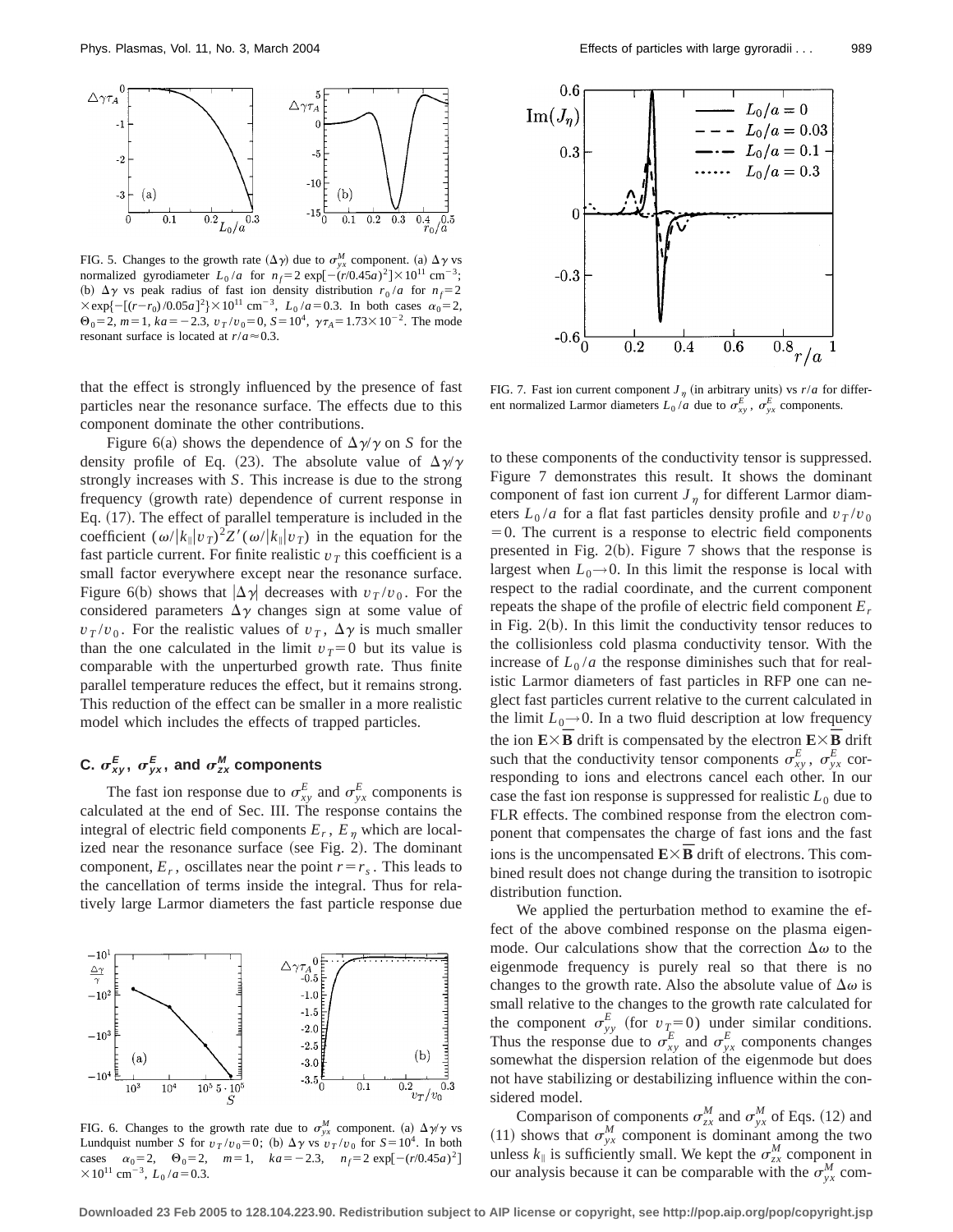ponent in the vicinity of resonance surface. Insertion of  $k_{\parallel}$ inside the integral discussed in Sec. III makes the response due to  $\sigma_{yx}^M$  component dominant in the resonance surface region as well for realistic Larmor diameters. Result of perturbation method analysis shows that  $\Delta \omega$  due to the  $\sigma_{zx}^M$  component is purely real and is much smaller than  $|\Delta \gamma|$  due to the  $\sigma_{yx}^M$  component for the same conditions. Therefore one can neglect the effects due to  $\sigma_{zx}^M$  component in comparison with the effects due to  $\sigma_{yx}^M$  component of the conductivity tensor.

### **VI. SUMMARY AND DISCUSSION**

We studied the FLR effects in the modeling of fast particles component on internal modes in RFPs. We concentrated on a highly anisotropic fast particle distribution function with large perpendicular energy. We treat the effect of nonuniformity of the eigenfunction fields within a gyro-orbit  $\alpha$  (although, for simplicity we consider the equilibrium magnetic field to be uniform within a gyro-orbit). Our results show that pure FLR effects are sizable such that unstable modes with realistic growth rates can be strongly affected by the NBI injected fast particles with realistic parameters. We found that the effect is strongest for the fast particle response described by the  $\sigma_{yx}^M$  component of the conductivity tensor. The response due to this component is specific to the anisotropic distribution function. Also a sizable effect is found for the response due to the  $\sigma_{yy}^E$  component of conductivity tensor. This component is responsible for transit time magnetic pumping, which is the FLR effect that survives in waves in the limit of low frequency. The effects due to this component potentially survive the transition to an isotropic distribution function. The effect on stability arises from the perturbed Lorentz force contributed by the fluctuating fast particle current. The specific physical origin of the current, a response to the perturbed electric and magnetic fields, is complex since the response of the large-orbit particles is nonlocal. Finite parallel velocity in the distribution function reduces the effects from both components within our model, due to phase mixing in the velocity integral that occurs when the particle velocity is larger than the phase velocity of the perturbation. In a more realistic model accounting for particles trapping this reduction is probably less significant. The main result of our study is the demonstration of the significance of the FLR effects in the fast particle response in RFPs. More accurate modeling is required, however, to make quantitative predictions.

The Larmor radii of fast ions in the MeV energy range corresponding to ICRH heated ions or alpha particles in burning plasmas in tokamaks are comparable with the typical radii examined here. Based on this comparison we suggest that the FLR effects can be important in these two cases.

#### **ACKNOWLEDGMENTS**

This work was supported by the U.S. Department of Energy and by the National Science Foundation Center for Magnetic Self-Organization in Laboratory and Astrophysical Plasmas.

### **APPENDIX: CONTRIBUTION TO THE CONDUCTIVITY**  $\mathsf{KERNEL}$  FROM  $\sigma_{yy}^E(\mathsf{k},\omega)$  COMPONENT

The components of the conductivity tensor of Eqs.  $(9)$ –  $(12)$  are found in the coordinates in which  $\mathbf{k}_{\perp}$   $\|\mathbf{e}_{\nu}\|$ . Applying the tensor transformation rules one can find the conductivity tensor corresponding to the component  $\sigma_{yy}^E(\mathbf{k},\omega)$  of Eq. (9) for a general orientation of  $\mathbf{k}_{\perp}$ ,  $\mathbf{k}_{\perp} = k_{\perp}(\cos \varphi, \sin \varphi, 0)$ ,

$$
\sigma_{ij}(\mathbf{k}, \omega) = \sigma_{yy}^{E}(k_{\perp}, \omega) \cdot \begin{pmatrix} \sin^{2} \varphi & -\sin \varphi \cos \varphi \\ -\sin \varphi \cos \varphi & \cos^{2} \varphi \end{pmatrix}
$$

$$
= \sigma_{yy}^{E}(k_{\perp}, \omega) \cdot \Phi_{ij},
$$

where  $i=x,y, j=x,y$ .

The conductivity kernel can be obtained from its Fourier transform

$$
\sigma_{ij}(x,y) = \frac{1}{(2\pi)^2} \int_{-\infty}^{\infty} \int_{-\infty}^{\infty} dk_x dk_y \sigma_{ij}(k_x,k_y) e^{-ik_x x - ik_y y}.
$$

Changing the variables

$$
k_x = k_\perp \cos \varphi, \quad k_y = k_\perp \sin \varphi
$$

we find

$$
\sigma_{ij}(x,y) = \frac{1}{(2\pi)^2} \int_0^\infty dk_\perp k_\perp \int_0^{2\pi} d\varphi \, \sigma_{yy}^E(k_\perp,\omega) \Phi_{ij}(\varphi)
$$

$$
\times e^{-ik_\perp(x\cos\varphi + y\sin\varphi)}.
$$

We introduce cylindrical coordinates

$$
x = r \cos \theta
$$
,  $y = r \sin \theta$ 

and use

$$
e^{-ik_{\perp}r\cos(\varphi-\theta)}=\sum_{n}J_{n}(k_{\perp}r)\cdot e^{-in\pi/2+in\theta-in\varphi}.
$$

Then after integration over  $\varphi$  we obtain

$$
\sigma_{ij}(r,\theta) = \frac{1}{4\pi} \int_0^{\infty} dk_{\perp} k_{\perp} \sigma_{yy}^E(k_{\perp},\omega) \begin{pmatrix} J_0(k_{\perp}r) + J_2(k_{\perp}r)\cos 2\theta & J_2(k_{\perp}r)\sin 2\theta \\ J_2(k_{\perp}r)\sin 2\theta & J_0(k_{\perp}r) - J_2(k_{\perp}r)\cos 2\theta \end{pmatrix}.
$$

Transforming to cylindrical basis

$$
E_x = E_r \cos \theta - E_\theta \sin \theta,
$$
  

$$
E_y = E_r \sin \theta + E_\theta \cos \theta,
$$

and using the recurrence formulas for the Bessel functions<sup>10</sup> we get